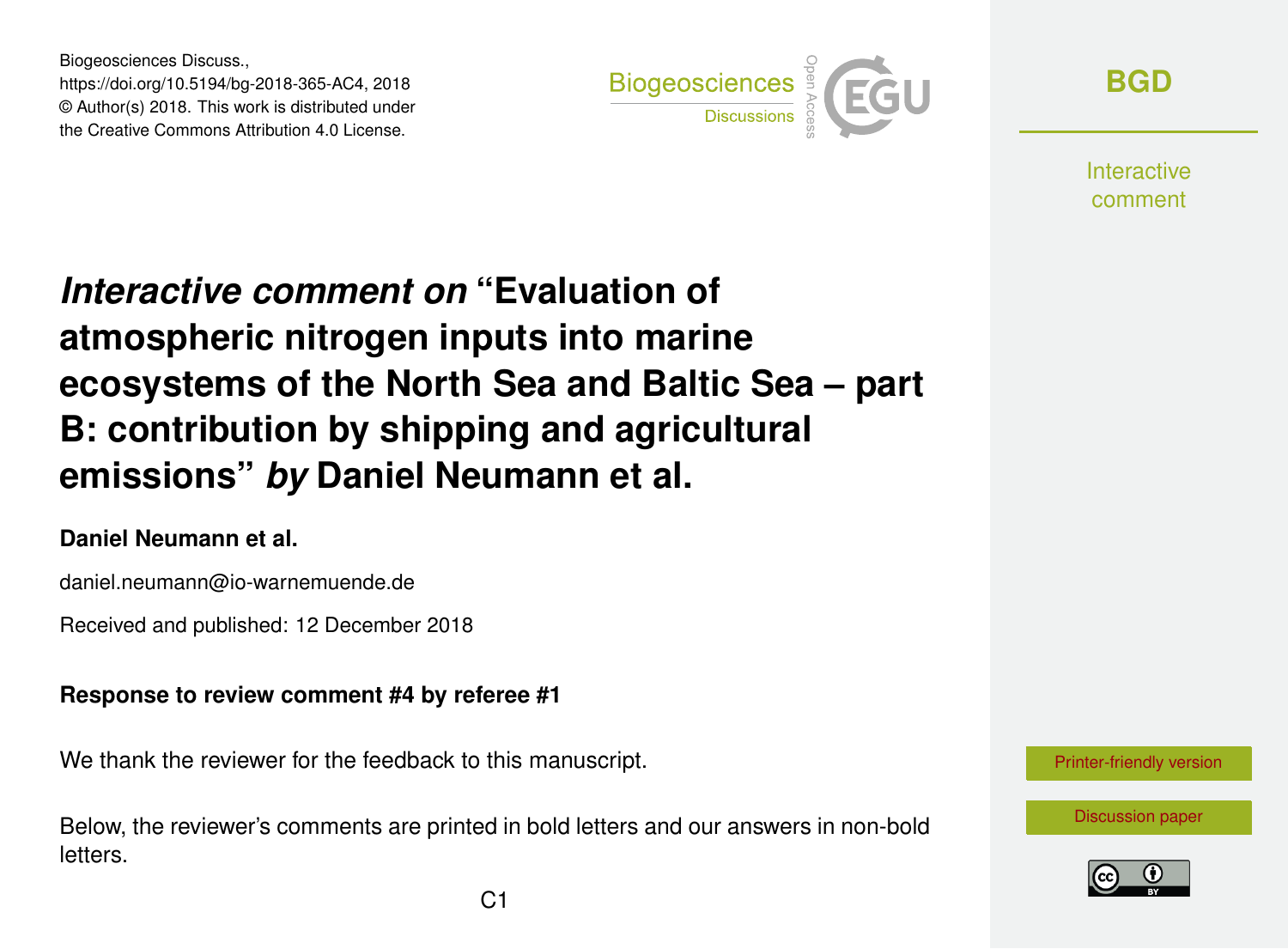**1. Bioavailable PON has been mentioned at several places (such as line 21, page 1). This is a misleading term unless further qualified. Only inorganic nitrogen (dissolved nutrients form) and up to certain extent, DON is considered bioavailable. I have not seen any (oceanographic) study, where PON is proposed to be bioavailable. I am unsure if the authors wanted to convey the availability of nitrogen to heterotrophs (such as fish), then PON can be bioavailable. But in traditional view, we do not present the definition of bioavailable in this way.**

> We did not properly introduce the meaning of PON as we use it in the study. We denoted the sum of phytoplankton, zooplankton and detritus that is further available for the model processes as bioavailable PON. We will include this description.

#### **2. Authors must specify how does their model is able to differentiate between different components of anthropogenic (for that matter natural as well) inputs?**

> An established method to tag individual nutrient sources was used to trace *total nitrogen deposition*, *shipping-related nitrogen deposition*, and *agricultural-related nitrogen deposition* (p.7, l.14–16). The methods has originally been published by Ménesguen et al. (2006).

> When we write about *atmospheric nitrogen deposition* (without prefix) and *total atmospheric nitrogen deposition* we mean the sum of natural and anthropogenic nitrogen deposition. Hence, we do not differentiate between anthropogenic and natural inputs at all in this context.

> The shipping-related nitrogen deposition was calculated by the difference between atmospheric chemistry transport simulations with and without shipping emissions (p.5, l.28–29). We are aware that this approach is not the first choice for our use case – tagging shipping-nitrogen in the atmosphere would have been more appropriate – because non-linear interactions between shipping imissions and other atmospheric com-

## **[BGD](https://www.biogeosciences-discuss.net/)**

Interactive comment

[Printer-friendly version](https://www.biogeosciences-discuss.net/bg-2018-365/bg-2018-365-AC4-print.pdf)

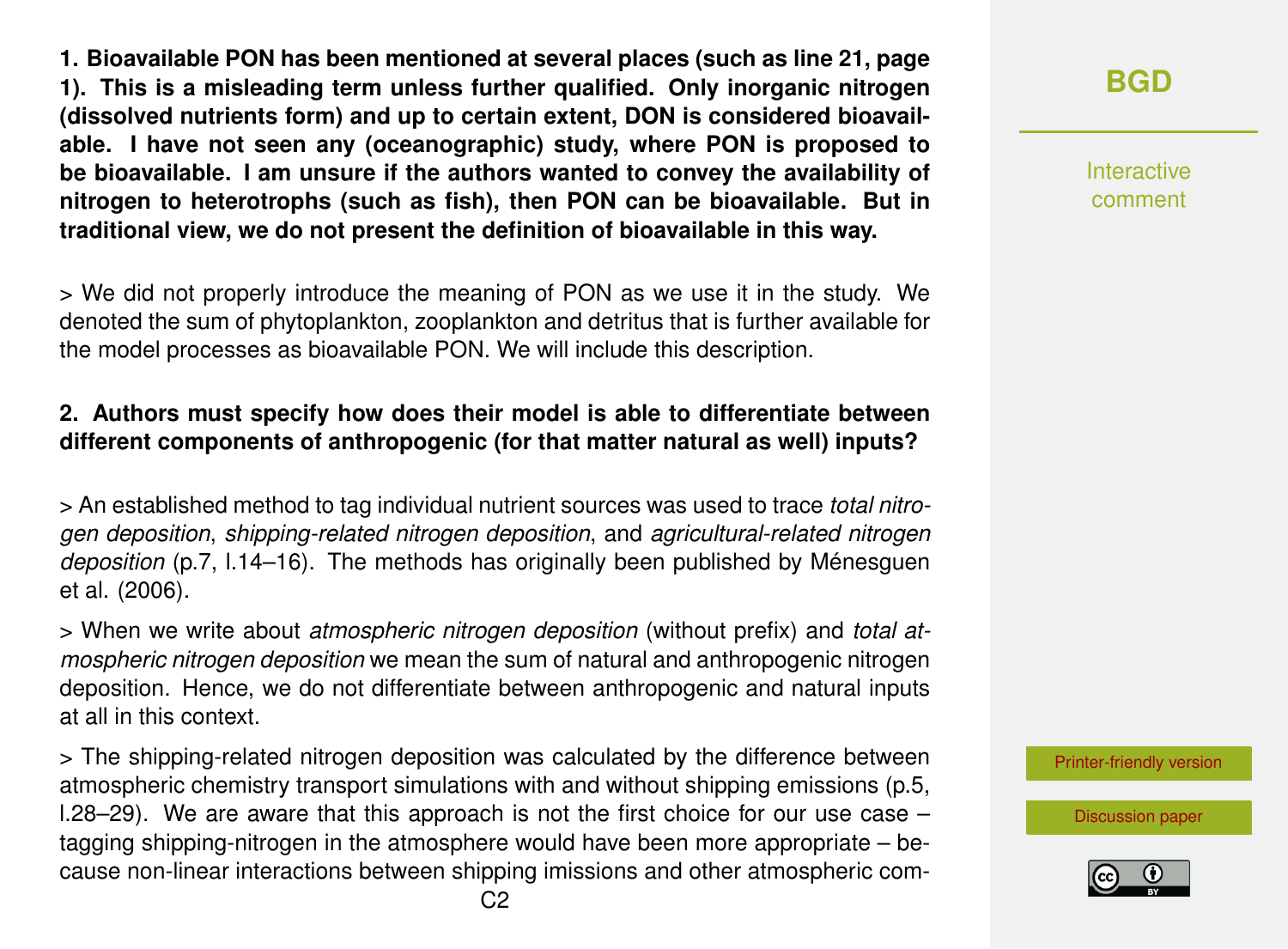pounds are neglected (*imissions* = atmospheric compounds that were *emitted* previously).

 $>$  The agricultural-related nitrogen deposition was estimated to be 95  $\%$  of reduced nitrogen deposition (only ammonia and ammonium; p.5, l.30–32). This assumption is roughly valid because  $95\%$  to  $100\%$  of the ammonia emissions originate from agricultural activities and animal husbandry. We are aware that we ignore agricultural-related oxidized nitrogen emissions into the atmosphere, e.g.: nitrate from wind blown dust, nitrogen oxide and dinitrogen oxide emissions from plants, and nitrogen oxide emissions from combustion-driven agricultural vehicles. Therefore, we state that our study underestimates the agricultural contribution (p.5, l.32–33).

**3. No uncertainties are provided in the estimates. It is important to provide uncertainties (in all tables and texts, wherever an estimate is quoted) anyways but here it more important as % contribution difference of different processes in the two basins is not much.**

> We agree with the reviewer that it is important to provide uncertainties. Unfortunately, we simulated only one year with one model and are not able to provide the variation between different years or within a model ensemble. Hence, we are not able to provide uncertainty estimates. We see no possibilty to sufficiently reply to this criticism.

> Due to the high (unknown) uncertainty we do no statistical evaluation of the model results.

**4. What deposition velocities are used in the model to estimate deposition rates? These must also have large uncertainties.**

> We are not sure if understood the question correctly. If we miss-understood the

Interactive comment

[Printer-friendly version](https://www.biogeosciences-discuss.net/bg-2018-365/bg-2018-365-AC4-print.pdf)

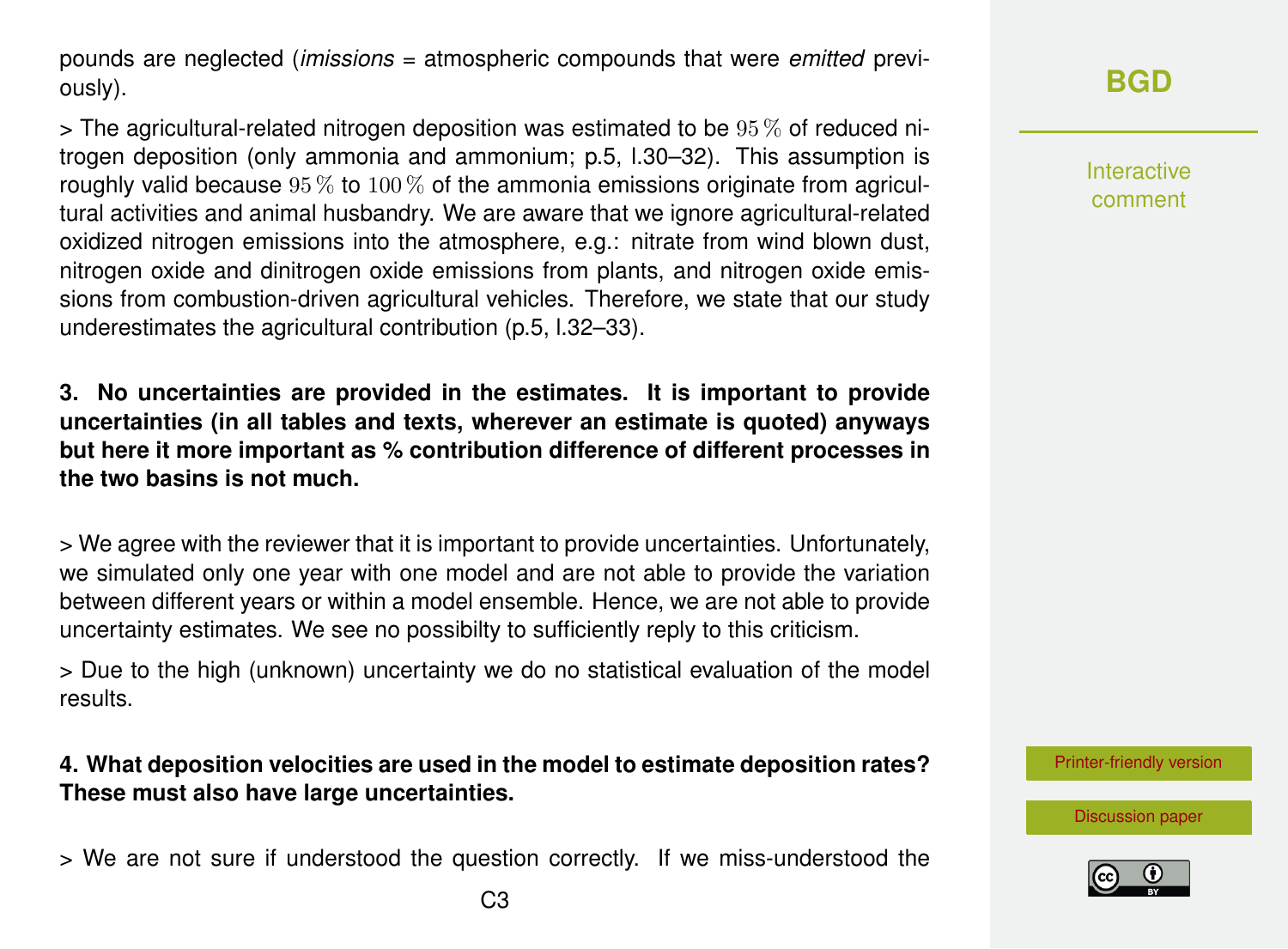question and answered it not correct, we kindly ask the reviewer to reformulate the question.

> The manuscript is quite long, which was critizied by several other reviewers. We were aware of that fact prior to submission and tried to keep some parts of the material and methods section as short as possible (it is still very long). Hence, we provided only brief references to publications, which explain the parameterization of the wet and dry deposition processes in CMAQ (p.5, l.12–14). We wrote a bit more about it in companion paper part A of this study (Neumann et al., 2018b; p.4, l.33 to p.6, l.2).

> A general overview of the processes and uncertainties: The wet deposition velocities (and the scavanging rates) are substance specific and they are subject to uncertainty. The nitrogen wet deposition considerably depends on the used meteorological forcing (see Neumann et al. (2018a) and Karl et al. (2018, previously *in prep.*) for details). In the case of particulate matter, the dry and wet deposition depends on the indiviual particle size distribution at each time step and location. The dry deposition depends on the surface roughness, which is not necessarily correctly represented in the model. There is no bi-directional flux of gas phase species between atmosphere and ocean or atmosphere and land surface included.

> We assessed the uncertainty introduced by the nitrogen deposition by using three atmospheric nitrogen deposition data sets as forcing for HBM-ERGOM simulations in anouther study (Neumann et al., 2018a). The differences between EMEP and our CMAQ data were very high. Moreover, the resultion of the meteorological forcing also impacted the nitrogen deposition pattern. Vivanco et al. (2017) evaluated the nitrogen deposition of several atmospheric chemistry transport models and found a wide spread in the results. In summary, yes, there are huge uncertainties in the atmospheric deposition. However, we are not aware of any marine biogeochemical study, which properly deals with the uncertainty in its atmospheric nutrient forcing.

### **5. Chlorophyll is a pigment so how does one estimate relative contribution of**

Interactive comment

[Printer-friendly version](https://www.biogeosciences-discuss.net/bg-2018-365/bg-2018-365-AC4-print.pdf)

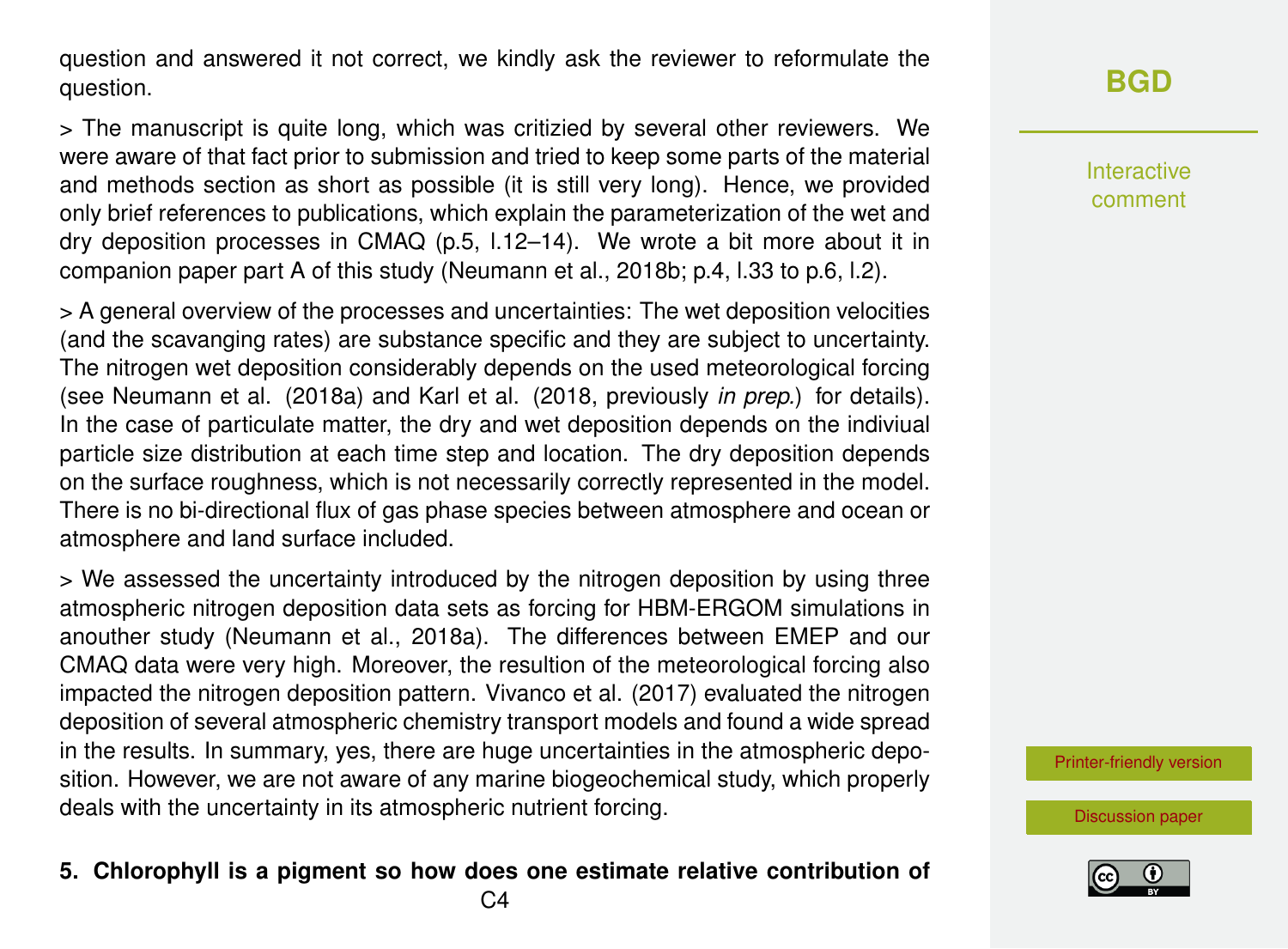### **shipping etc to chlorophyll and what does it signify (Fig. 6)? Perhaps an estimate to primary production instead of chlorophyll would have been meaningful.**

> We did not describe the usage of chloropyll properly. Chlorophyll is calculated as diagnostic variable from the phyoplankton concentration. The relative contribution of nitrogen source XY to chlorophyll actually equals the quotient of *nitrogen of source XY in phytoplankton* divided by *total nitrogen in phytoplankton*. We have choosen chlorophyll for the evaluation because we validated chlorophyll and did not want to introduce another parameter. Considering primary production would have introduced additional uncertainty. We will include this description.

**6. Why a particular year (2012) is chosen (line 5, page 20)? Will the conclusions change for another year? How does one specify a particular year in model (unless there is some time-series analysis involved, which is not the case here)?**

> We used nitrogen deposition data that was obtained by atmospheric chemistry transport model simulations performed within the EU Bonus project SHEBA. In SHEBA, only the year 2012 was modelled because calculating high resolution emission data sets and removing artifacts from these data sets is very time consuming. We have choosen this nitrogen deposition data set and not e.g. EMEP data because the shipping contribution to the nitrogen deposition was provided by SHEBA. If we would have choosen EMEP data, we would have been able to simulate longer time periods. However, we would not have be able to properly quantify the shipping contribution. We are aware of the fact that considering only one year introduces a considerable bias.

> We plan to perform a decadal simulation with a more recent ERGOM version (coupled to MOM) and with EMEP deposition in future in order to deal with the question asked by the reviewer.

**[BGD](https://www.biogeosciences-discuss.net/)**

Interactive comment

[Printer-friendly version](https://www.biogeosciences-discuss.net/bg-2018-365/bg-2018-365-AC4-print.pdf)